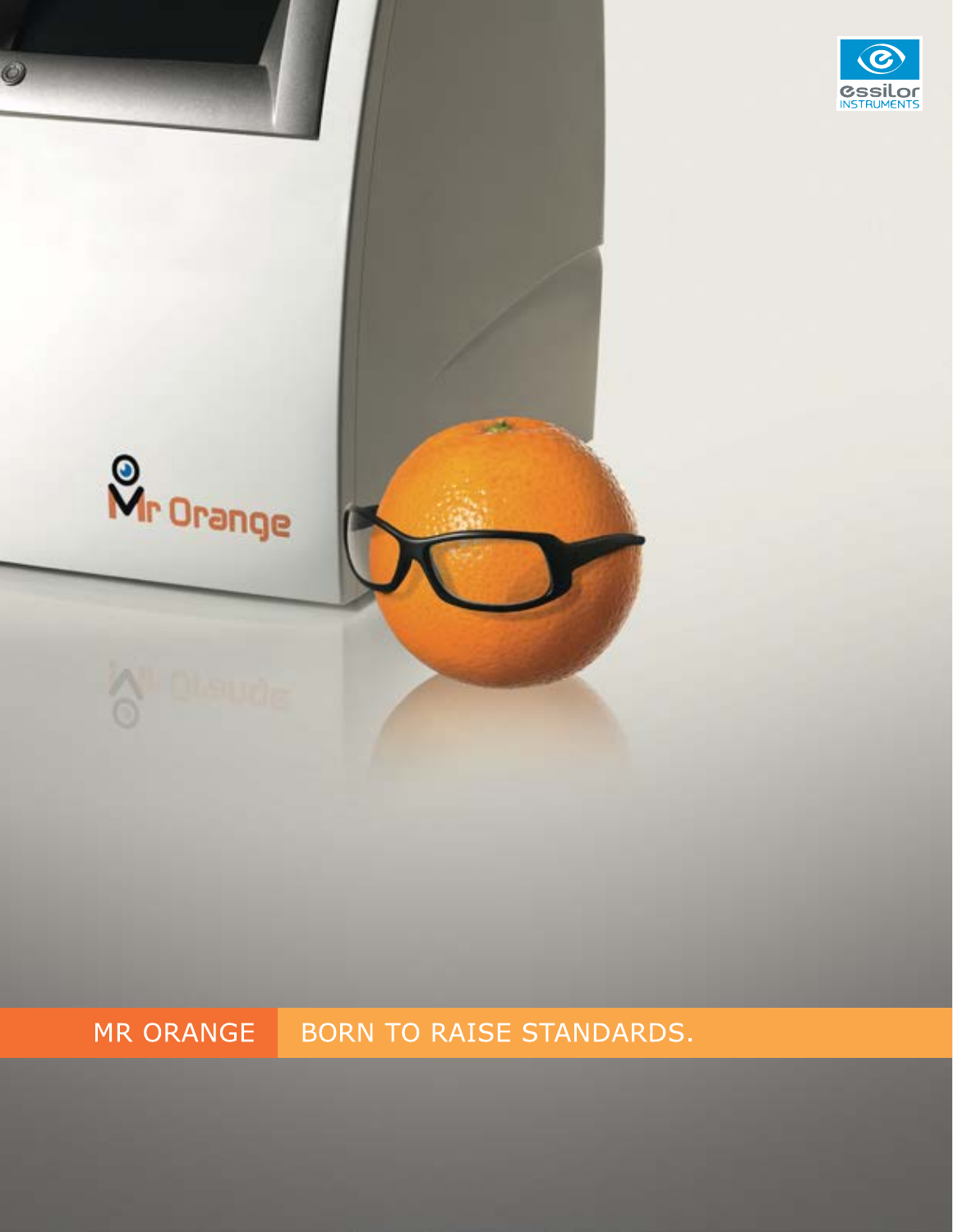You gained a lot from the Kappa generation. Mr Orange will bring you even more.

**More integrated functions** such as optical tracing and management of base 9 in all finishes.

**More perfect results** due to optimum balance between performance and execution time.

**More precision** in adjustment of your jobs through absolute control of the lens/frame pair.

**More simplicity** due to intuitive navigation and latest generation touch interface.

**More comfort**, especially in centering, due to its new open and ambidextrous space.

**More security** with its exclusive functions combining auto-control and visual alerts.

**More connectivity** both inside and outside the shop with essibox and remote maintenance.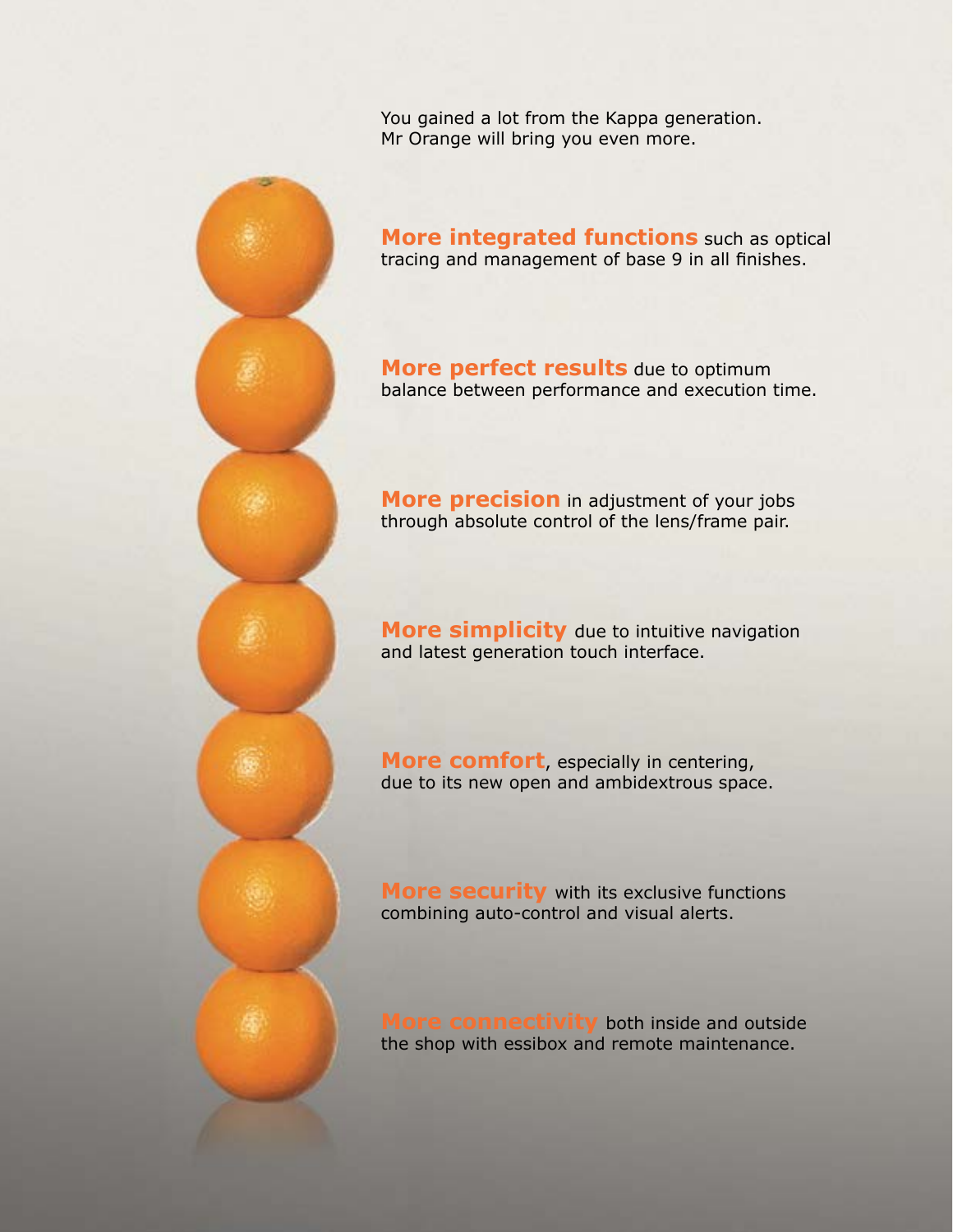#### **It even traces between the lines and stores everything twice as fast.**

- Simultaneous acquisition of the shape and drilling data.
- Direct tracing without handling the lens or any accessories.
- Simple, easy access to the shape and drilling libraries.





#### **Precise centering straight to the goal.**

- Centering aid: real-time orientation and validation of the best centering position.
- Centering free from all prismatic effects, irrespective of the lens power.
- Automatic adjustment of decentrations depending on the frame parameters (curve angle, base and pantoscopic tilt) and on the wearer data.

#### **Efficiency based on comfort.**

- Centering space designed for all lens geometries: curved, large diameter and re-cut lenses.
- Hand rest and front loading blocking arm designed for ambidextrous use.
- Soft touch finish of the centering range for work comfort and more accuracy.

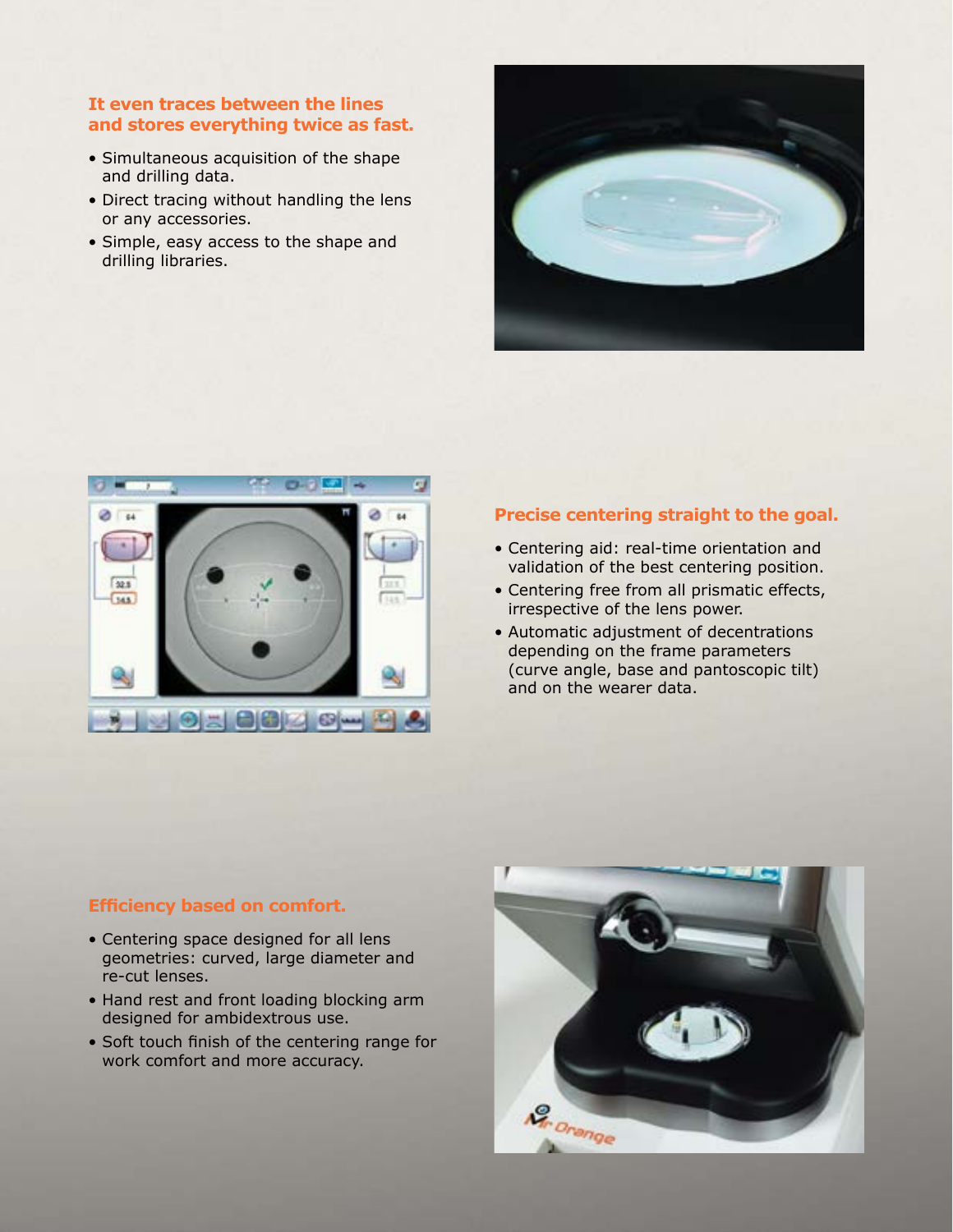### A new standard for

## the most difficult jobs.





#### **Caution! A highly stimulating requirement level.**

- 30° tool inclination: combined with analysis of the lens geometry, this movement amplitude is the only one to guarantee an outstanding result, irrespective of the lens finish (grooving, drilling, bevel) and camber.
- Fit-4-frame technology: exclusive and patented, this function is used to determine at 4 strategic points the bevel profile best adapted to the frame groove depending on lens thickness.

Result: the lens is held perfectly without compromising the aesthetics

#### **Lenses are designed to change, so is he.**

- Star Control process: reserved for lenses given hydrophobic treatment, this cycle offers outstanding control of the lens integrity (centering, edging, treatment resistance), irrespective of the material, shape and finish.
- Real-time control of cutting forces: integrated in the cycles, this new technology offers the best execution time/performance ratio.
- Customized finishes: complementary to automatic cycles, customization of the finish parameters offers an irreproachable result and guarantees that the lens fits perfectly under all circumstances.

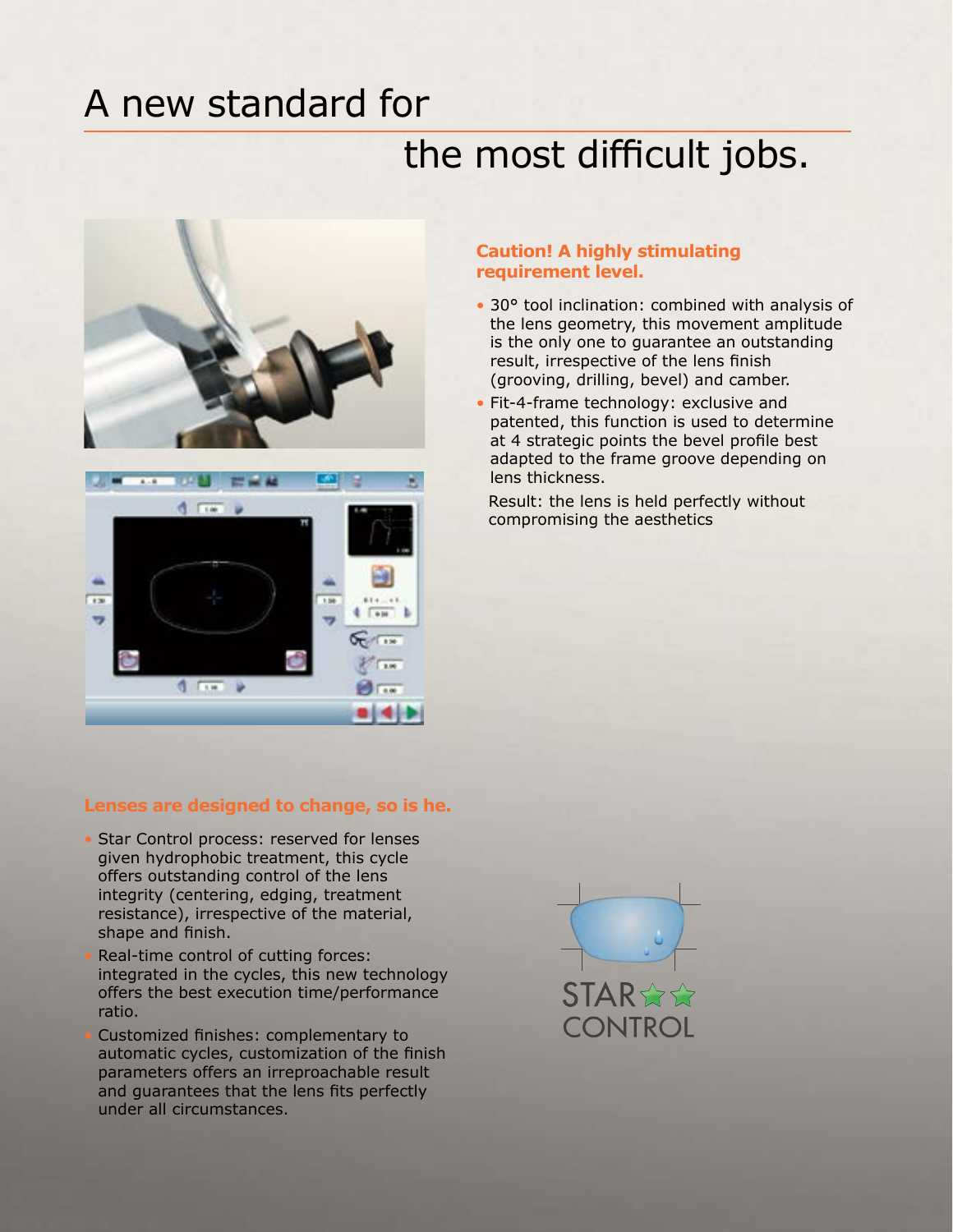

## A new standard

## in conectivity!



#### **Associated with Essibox, his services are highly refreshing.**

- Inter-connectivity: data sharing between devices and between shops secures and optimizes perfect job management.
- Remote maintenance module: Mr Orange keeps in top shape by downloading updates and performing remote diagnosis.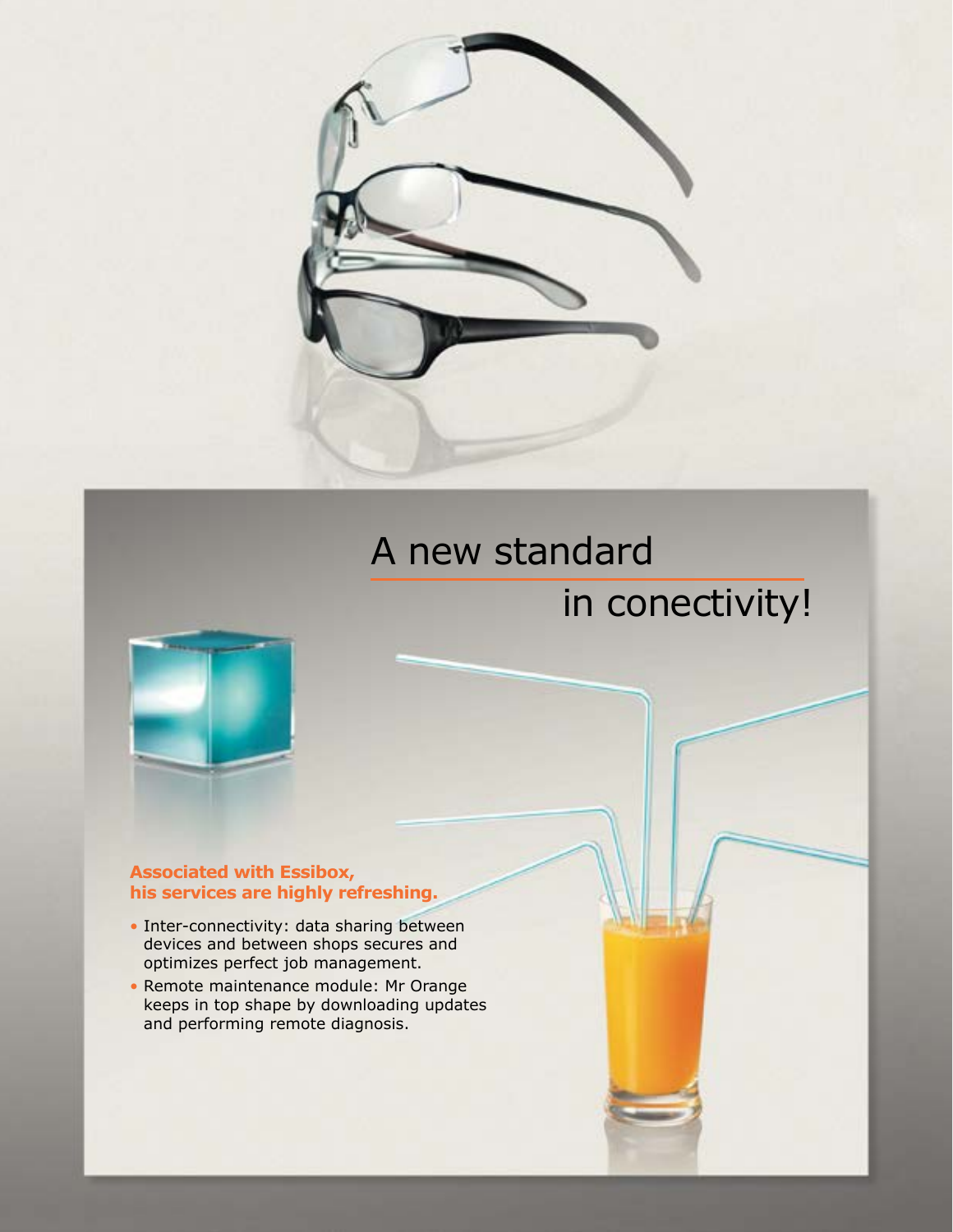# From tracing to finish, Mr Orange raises the standards of efficiency.

#### **Its level of tracing is so high that it can already read the future.**

- Binocular tracing in 3 dimensions up to base 9.
- Feeler profile and inclination\* designed to follow even the most complex grooves.
- Mechanical design recognized for its precision and regularity.
- \*Essilor patent.





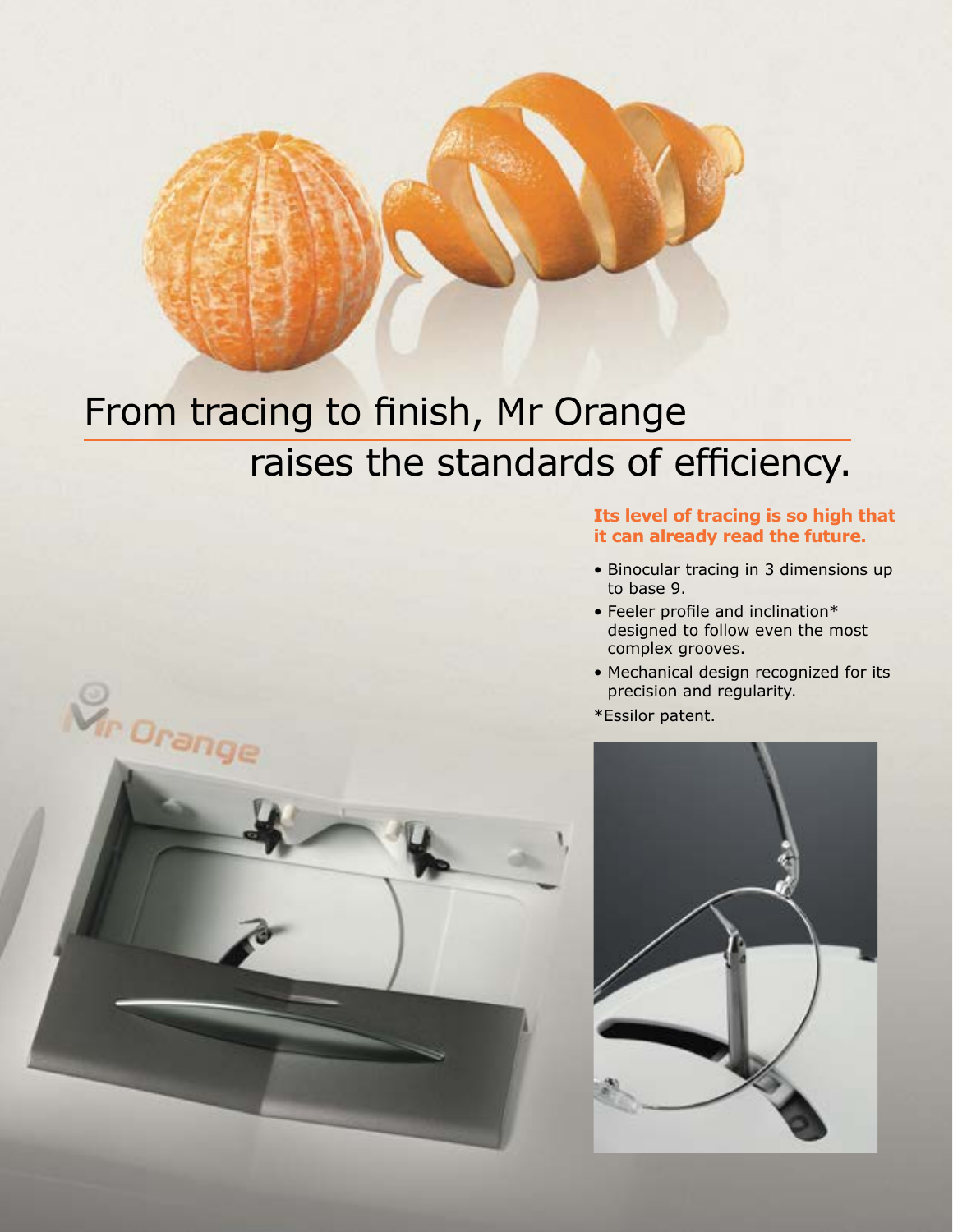## A perfectly balanced

## concentrate of energies.